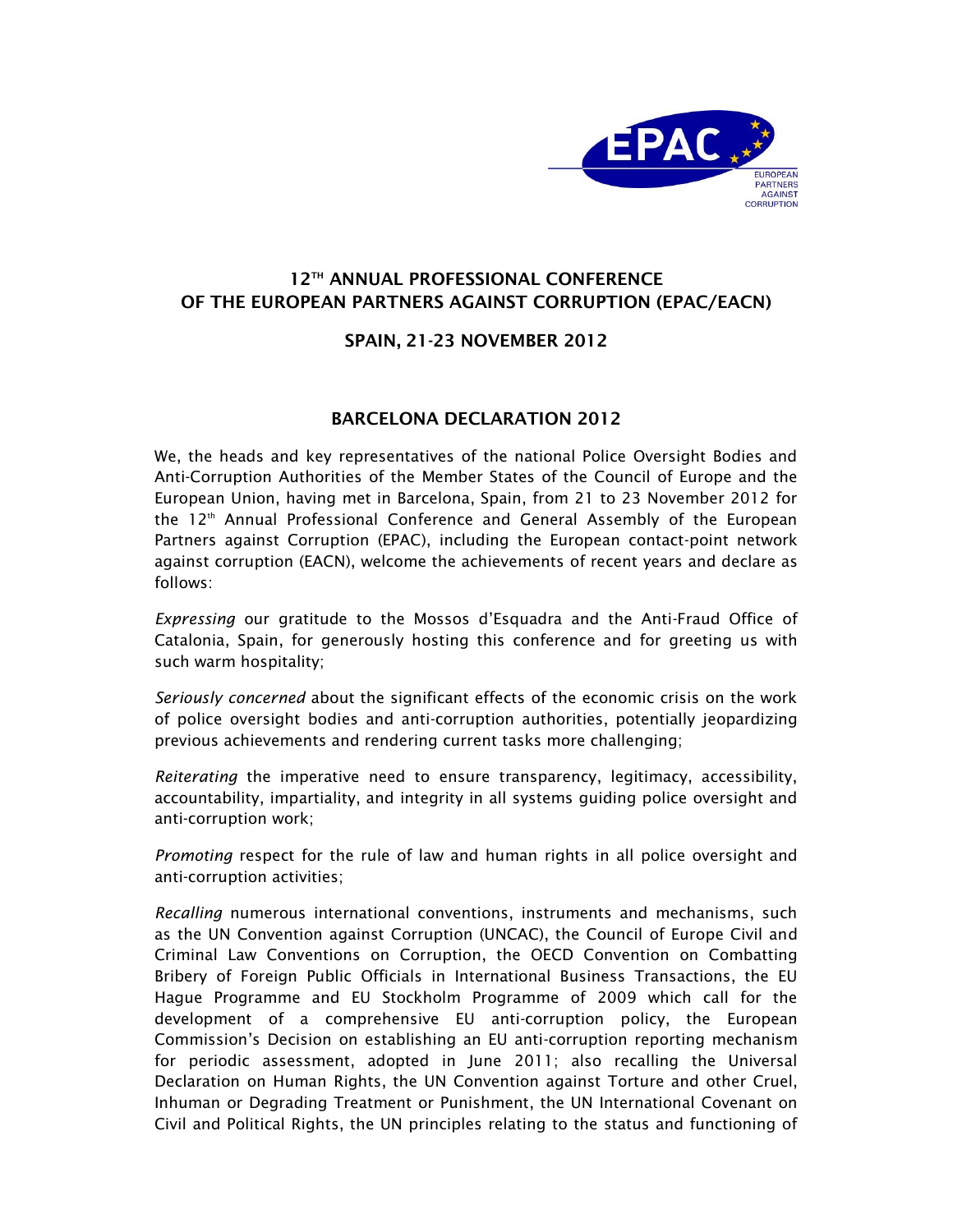national institutions for protecting and promoting human rights (Paris Principles), the European Convention on Human Rights, the Council of Europe's European Convention for the Prevention of Torture and Inhuman or Degrading Treatment or Punishment (CPT), and the Charter of Fundamental Rights of the European Union;

*Recalling as well* the EPAC/EACN Declarations adopted in Laxenburg 2011, Oradea 2010, Nova Gorica 2009, Manchester 2008, Helsinki 2007, Budapest 2006, Lisbon 2005, and Vienna 2004;

*Acknowledging* perceived deficiencies, as expressed through public opinion, in the fight against corruption and at the same time particularly calling on our anticorruption authority members to live up to public expectations to provide effective remedies against corruption;

*Welcoming* the achievements of the first three sessions of the Conference of the States Parties to the UNCAC, and particularly the progress made during the fourth session held in Marrakech in October 2011;

*Calling* on stakeholders to follow a holistic and comprehensive approach in the fight against corruption, which shall be based on, inter alia, prevention, education, (law) enforcement, and international cooperation;

- **Welcome** the High-Level Panel on the Rule of Law preceding the UN General Assembly, the relevant resolutions previously adopted by this organ, and stress the importance of fighting corruption in the context of the rule of law and good governance;
- **Commend** the increased number of ratifications of UNCAC, nearing universal applicability, and urging States which have not yet done so to ratify this vital legal instrument at their earliest convenience;
- **Call for** the implementation of the principles agreed upon at the G20 and B20 Summit in Los Cabos, Mexico 2012, especially urging all stakeholders to foster and enhance collective action with the corporate business community;
- **Welcome** and call for the robust national implementation of the findings and recommendations of the GRECO Evaluation Round reports, including the ongoing  $4<sup>th</sup>$  round, and the recommendations stemming from the OECD Anti-Bribery Convention;
- **Recognize** the valuable achievements made in the process of the UNCAC Implementation Review Group, the Working Groups on Asset Recovery and Prevention, as well as the establishment of the Expert Meeting on International Cooperation;
- **Welcome** the achievements of the seminar on fraud and public procurement, organized by the Romanian National Anticorruption Directorate in cooperation with the German Foundation on International Legal Cooperation in June, and the broad distribution of its report;